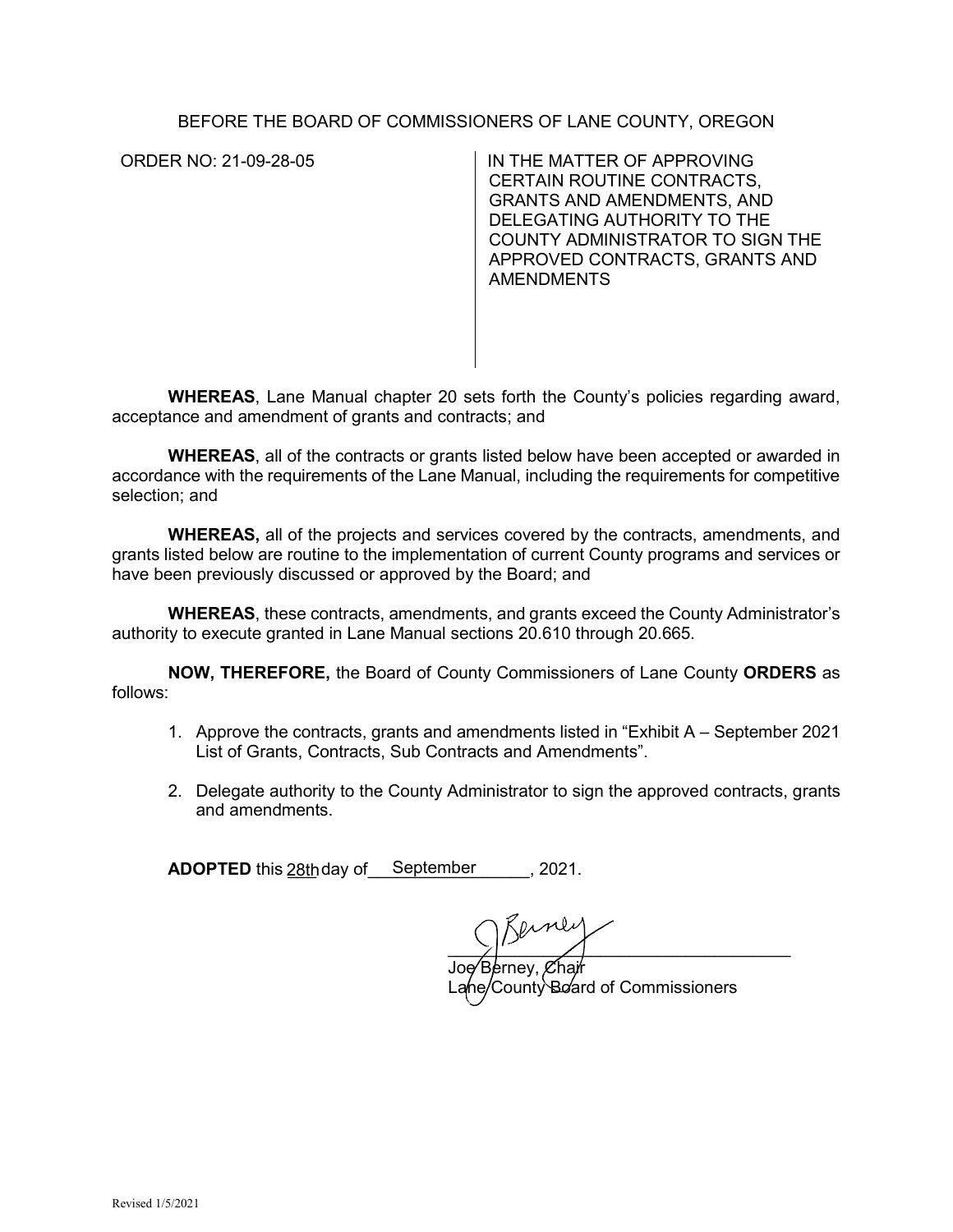## Exhibit A

## September 2021 Grants, Contracts, Sub Contracts & Amendments

| <b>Grants</b>          |                                 |             |               |                   |                 |  |  |
|------------------------|---------------------------------|-------------|---------------|-------------------|-----------------|--|--|
| <b>Contractor Name</b> | <b>Contract Title</b>           | <b>Type</b> | <b>Amount</b> | <b>Begin Date</b> | <b>End Date</b> |  |  |
| State of Oregon        | <b>OCJC Mental Health Court</b> | Revenue     | \$503,190     | 7/1/21            | 6/30/23         |  |  |
| State of Oregon        | <b>OCJC Veterans Court</b>      | Revenue     | \$233,516     | 7/1/21            | 6/30/23         |  |  |
| State of Oregon        | <b>OCJC Drug Court</b>          | Revenue     | \$1,023,103   | 7/1/21            | 6/30/23         |  |  |
| State of Oregon        | Measure 57 Funds                | Revenue     | \$1,083,221   | 7/1/21            | 6/30/23         |  |  |

| <b>Sub Contracts</b>   |                                                                |             |               |                   |                 |  |  |
|------------------------|----------------------------------------------------------------|-------------|---------------|-------------------|-----------------|--|--|
| <b>Contractor Name</b> | <b>Contract Title</b>                                          | <b>Type</b> | <b>Amount</b> | <b>Begin Date</b> | <b>End Date</b> |  |  |
| Emergence              | <b>Treatment Slots - Adult</b><br><b>Treatment Court</b>       | Expense     | \$308,160     | 7/1/21            | 6/30/23         |  |  |
| Emergence              | Recovery Housing - Adult<br><b>Treatment Court</b>             | Expense     | \$48,000      | 7/1/21            | 6/30/23         |  |  |
| Sponsors               | Transitional Housing -<br><b>Adult Treatment Court</b>         | Expense     | \$80,000      | 7/1/21            | 6/30/23         |  |  |
| <b>Relief Nursery</b>  | Peer Support - Adult<br><b>Treatment Court</b>                 | Expense     | \$54,000      | 7/1/21            | 6/30/23         |  |  |
| Laurel Hill            | <b>Co-Occuring Treatment</b><br>Slots - Mental Health<br>Court | Expense     | \$72,000      | 7/1/21            | 6/30/23         |  |  |
| <b>Laurel Hill</b>     | Case Manager - Mental<br><b>Health Court</b>                   | Expense     | \$81,000      | 7/1/21            | 6/30/23         |  |  |
| Emergence              | <b>SUDS Treatment Slots -</b><br><b>Mental Health Court</b>    | Expense     | \$44,784      | 7/1/21            | 6/30/23         |  |  |
| Emergence              | <b>Treatment Slots - Veterans</b><br><b>Treatment Court</b>    | Expense     | \$158,112     | 7/1/21            | 6/30/23         |  |  |